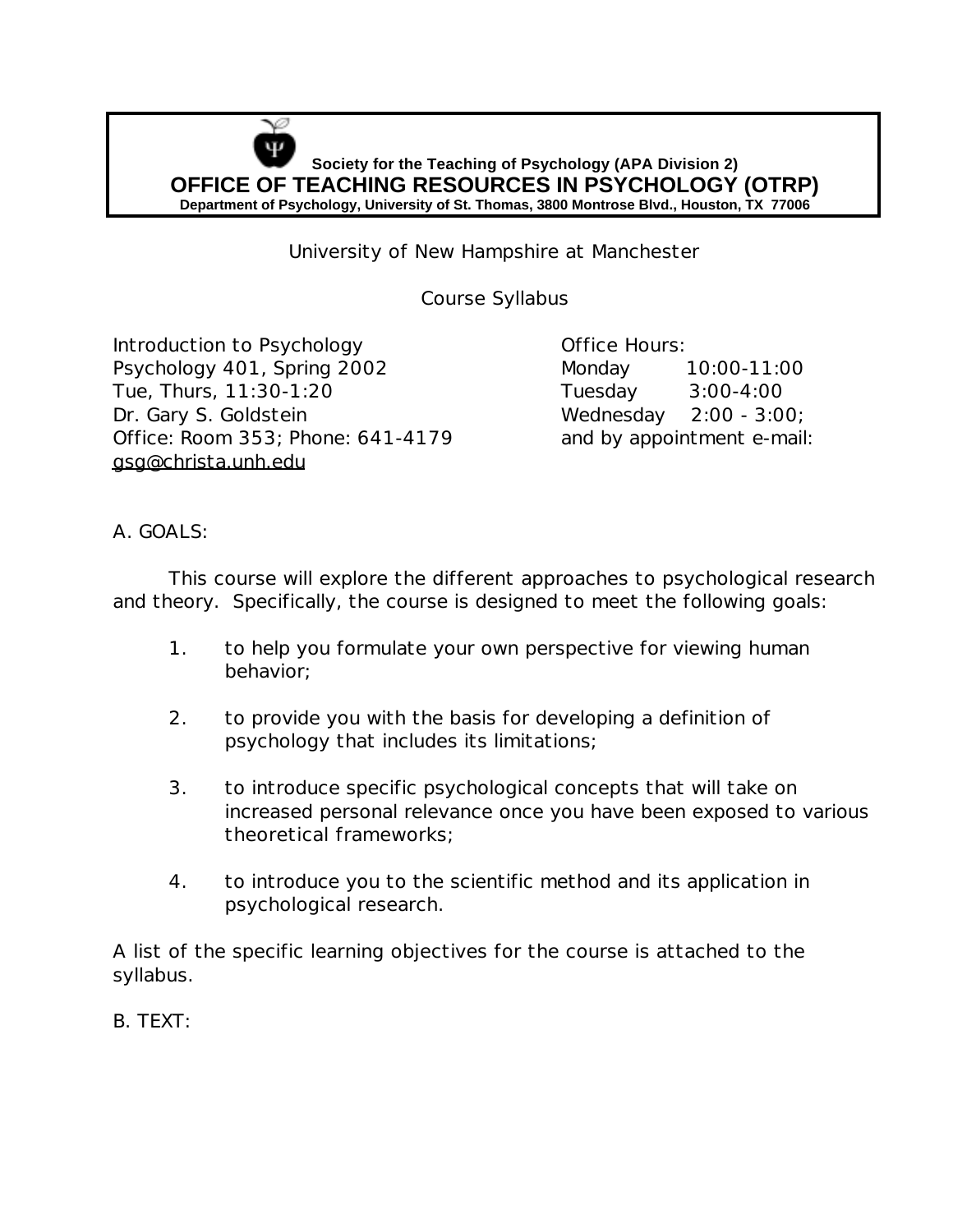Psychology, 6th edition, 2000, by Carole Wade and Carol Tavris, Prentice Hall.

## C. EVALUATION:

1. Exams: There will be two in-class exams and a partially cumulative final (i.e., the final will be based upon material from not only the last third of the semester, but also material from the first part of the semester that relates to methodological issues and the major perspectives in psychology--behavioral, psychoanalytic, humanistic, cognitive, and biological). The second exam will also test material on methodological issues.

All exams will cover material presented in class and in the readings. You will be given at least two weeks notice for each of these exams. All types of questions may be asked on the exams including (but not exclusively) multiple choice, matching, fill-in, short essay and long essay. These questions will not only test your recall of previously learned material, but your ability to draw relationships among various ideas and to apply material in new situations. The first exam will be held about one-third of the way through the semester, the second about two-thirds of the way through. It is your responsibility to take all exams on the date and the time scheduled. Make-up exams will be given only under rare circumstances, such as serious illness.

- 2. Quizzes. Starting with the fourth class, (except on the class before and after an exam) you will have a daily quiz. The quiz will consist of one question (usually multiple choice, but other types of questions may be asked) on material presented in the previous class. These quizzes should take about one or two minutes to complete. I will drop your lowest quiz grade when computing your final grade.
- 3. Research Project. For your project you should read one experimental study on a topic in psychology that interests you. Your study should come from a professional journal in psychology. You may not use a correlational study, case study, review article, or theoretical paper.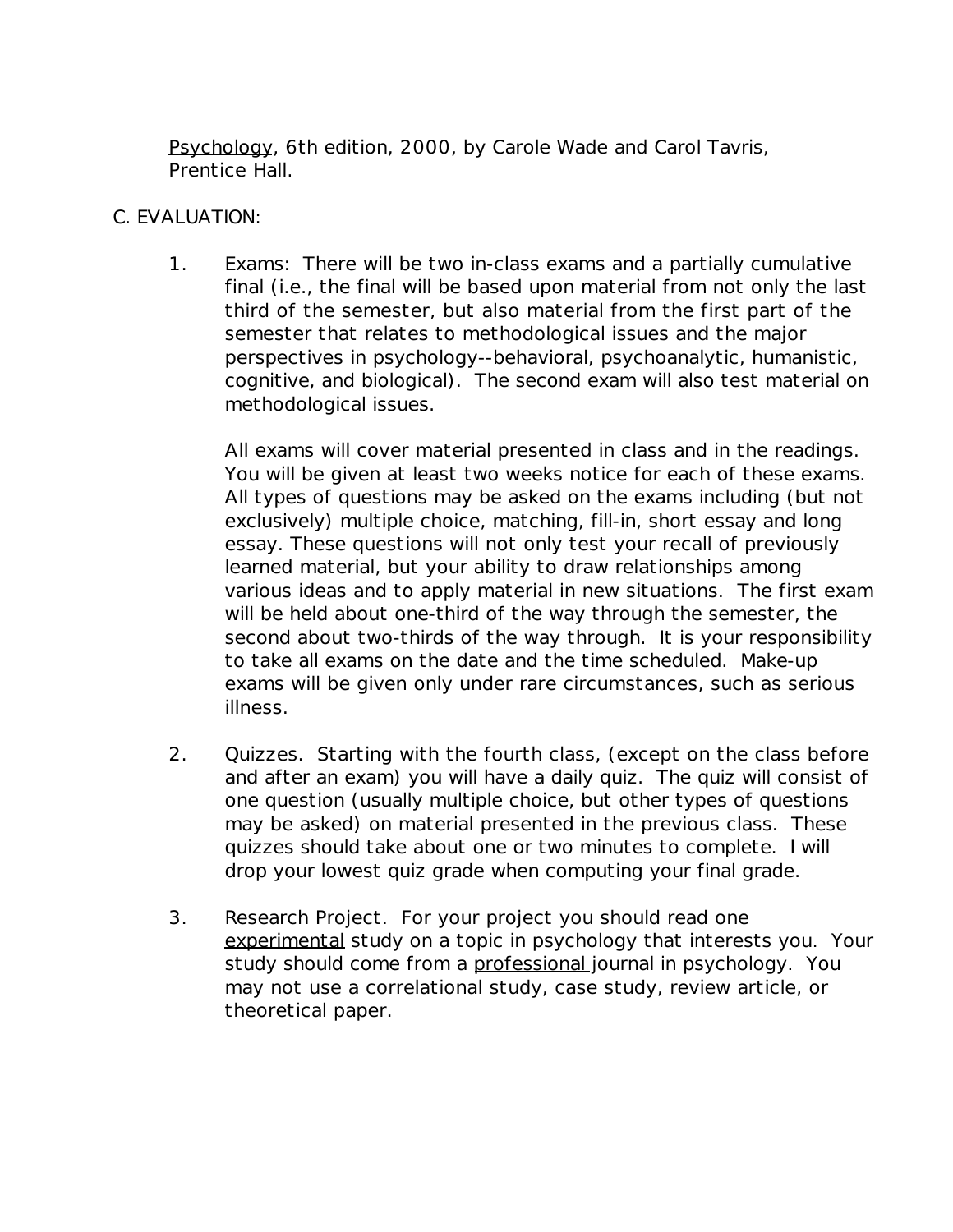Your paper should consist of:

- a. A brief introduction to the area you are studying;
- b. A description of the methodology used in the study. Make sure you comment on (when relevant): independent and dependent variables, operational definitions, subjects, control issues, method of observation;
- c. The results and conclusions of the study;
- d. Your evaluation of the soundness of the study, its theoretical implications, and suggestions for future research.

The most important aspect of successfully completing this project is to carefully select a topic and find the appropriate article. I suggest you be as specific as possible (e.g., rather than choosing the topic "sex roles," choose a topic like "differences in academic achievement between sixth grade boys and girls"). The index of your text is a good place to start looking for topics; I also invite you to discuss with me possible topic choices.

I will schedule a session early in the semester in which the College Librarian will discuss the computer technology needed to find appropriate research articles. Additionally, the Learning Center Director will conduct four required workshops designed to help you research and write this paper. I will occasionally join these groups. Meetings with the College Librarian and Learning Center Director will take place during the last half hour of class.

The following journals are primarily of psychological content and are found in the UNHM's library:

 American Psychologist American Journal of Psychiatry Counseling Psychologist Developmental Psychology Journal of Abnormal Psychology Journal of Applied Psychology Journal of Consulting and Clinical Psychology Journal of Counseling Psychology Journal of Counseling and Development Journal of Humanistic Psychology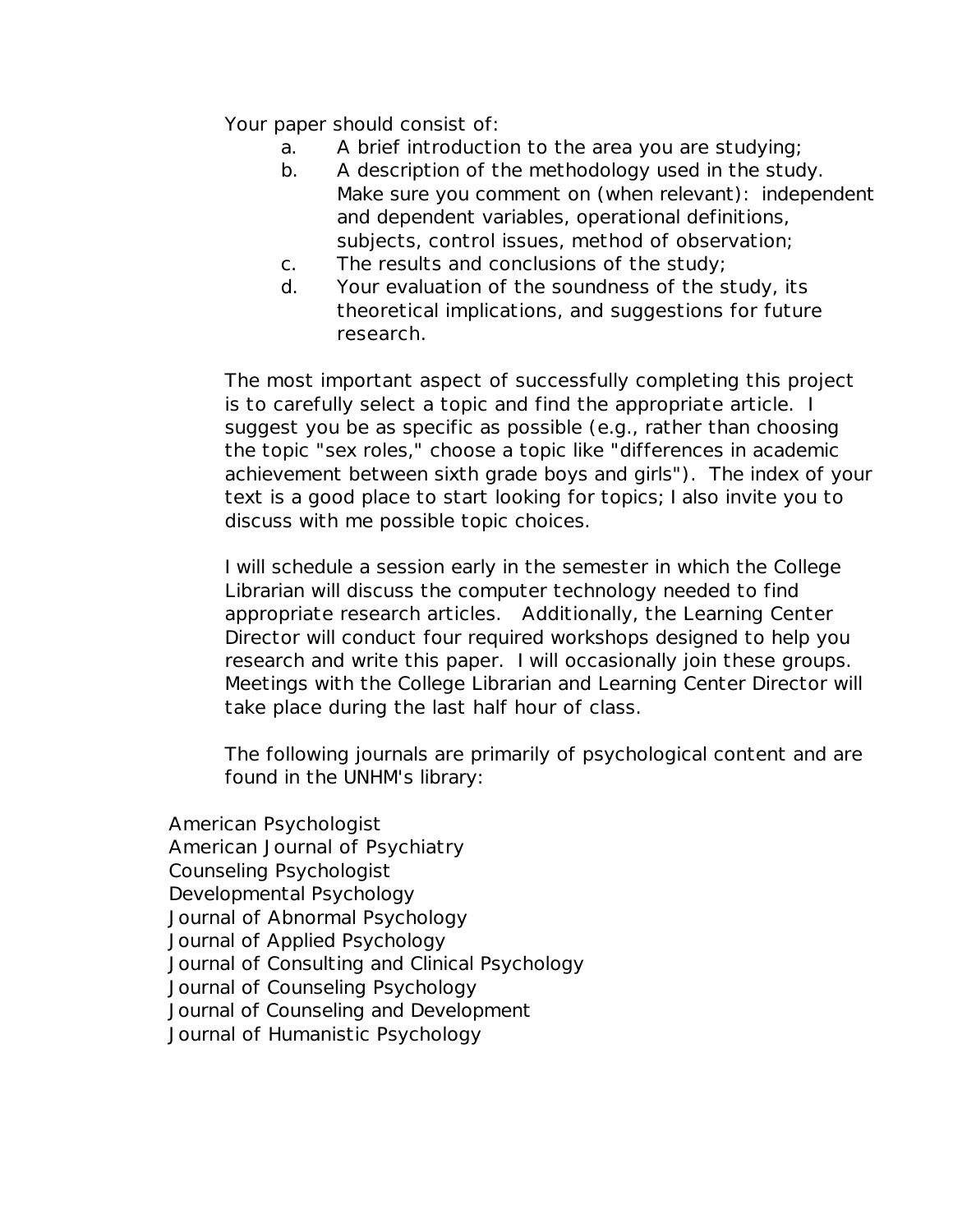Journal of Personality and Social Psychology Journal of Personality Assessment Journal of Personality Disorders Journal of Social Issues Psychotherapy The Personnel and Guidance Journal

UNH, Durham has a more complete collection of relevant journals.

In grading your paper, I will focus on the points noted above, with special emphasis on the effort you put into evaluating the study, discussing its implications, and making suggestions for future research. Above all, stay away from generalities. If you believe that your study is methodologically poor, then specifically cite the evidence that supports your contention. For example, don't just note that your study was flawed because it used only college students for subjects, but specifically explain why this particular sample may have biased the results. If you believe that your study adds substantially to the field, be sure to explicitly defend your position. I will also pay considerable attention to how you organize your paper. This includes the clarity of your writing and grammar. Also, pay attention to proofreading especially typographical errors and spelling. If I judge your paper to be a first draft, then your grade will suffer.

 Your topic, reference, and abstract are due by March 5. The final typewritten (double spaced) paper is due May 2. Attach the article you reviewed to your final paper. There is a five page maximum limit for your paper. I have placed on reserve in the library examples of what I believe are well written papers.

- 4. Class Participation: The grade you receive here is based on subjective and intuitive criteria. Therefore, I will only use it to increase your final grade, especially in any kind of borderline situation.
- 5. Class attendance: I strongly suggest that you attend all class meetings, especially because my exams draw heavily from class presentation. Excessive class absence or lateness will result in a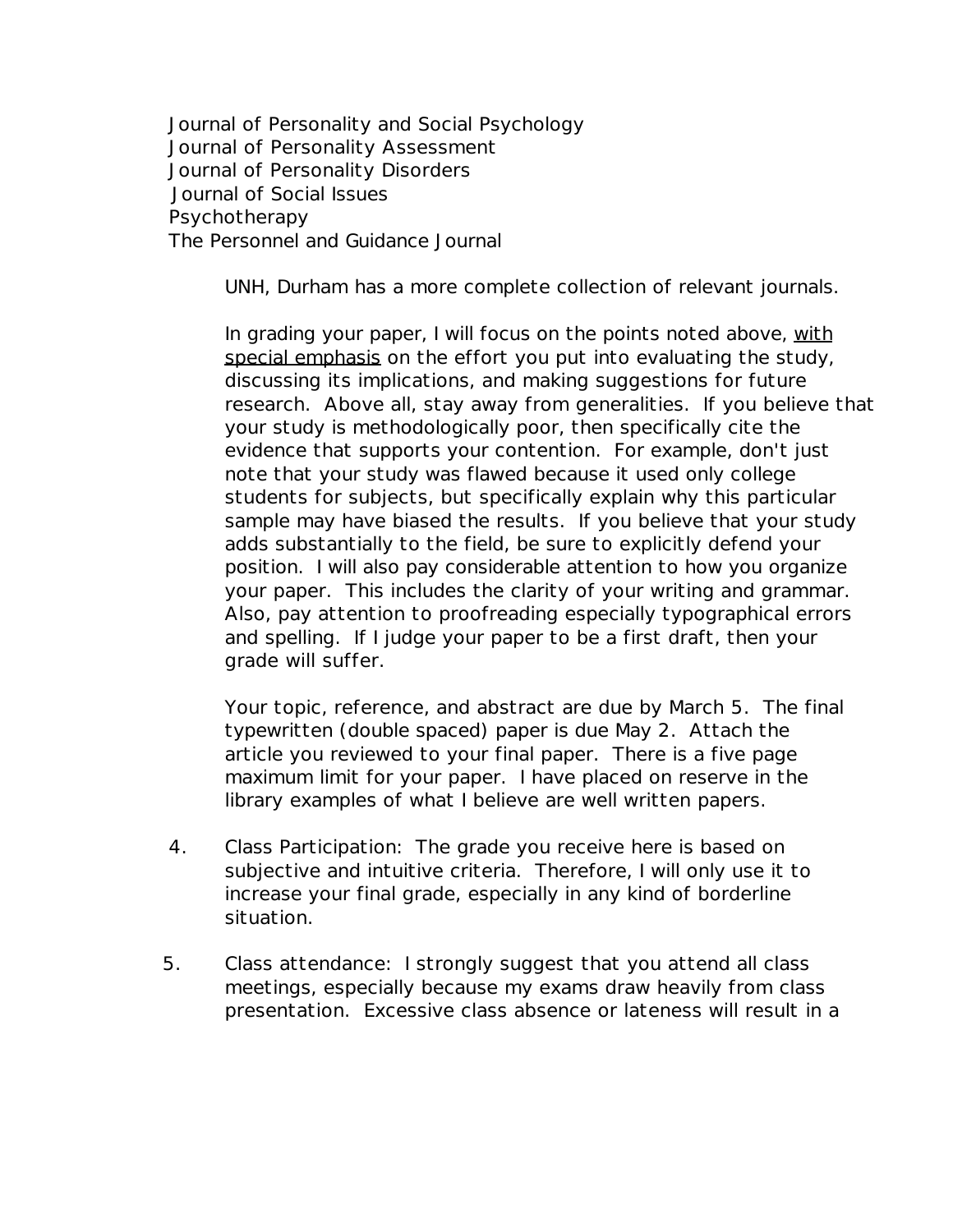lowering of your grade. I also expect that you will remain in class during the entire period.

D. YOUR GRADE: Exam 1 20% Exam 2 20% Quizzes 10% Final 30%

| Research project: |                |     |
|-------------------|----------------|-----|
| Workshop meetings | 5%             |     |
|                   | non-attendance | F   |
|                   | attendance     | C   |
|                   | completion of  |     |
|                   | assignments    | R   |
|                   | above plus     |     |
|                   | active         |     |
|                   | participation  |     |
|                   |                | 15% |
|                   |                |     |

## E. CLASS STRUCTURE/PROCESS:

You will notice that the schedule remains undated. This will allow us to proceed at the rate that is most consistent with our current interests. However, the learning objectives will indicate our progress in the course. I will announce in class exam dates and when assigned readings are due. The readings will vary in the degree to which they overlap with the lectures. At times, the overlap will be great; other times, the readings will serve as background material for specific topics discussed during class.

We will also be using "Blackboard," which is a program sponsored by Computing and Information Services that allows instructors to use the internet to deliver course material to students as well as allows students to communicate with each other and the instructor. In order to use blackboard, you will need access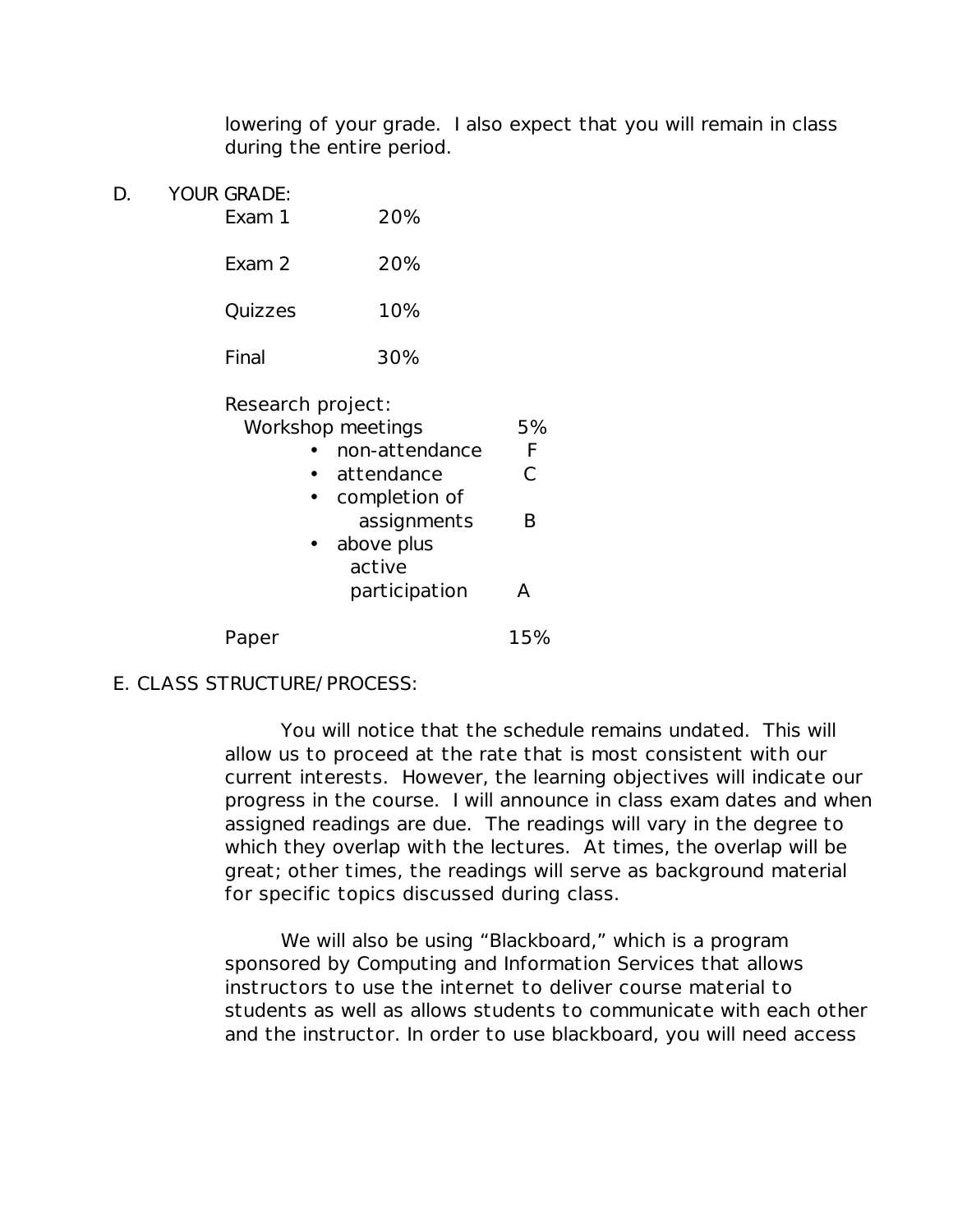to a computer that is connected to the internet. Additionally, blackboard requires Netscape 4.0 or Internet 4.0 or higher. You will receive detailed instructions on how to use blackboard.

My bias is to explore content areas in depth, as opposed to giving superficial coverage to many areas. If time becomes a limiting factor, changes in the schedule will reflect that bias. Thus, topic areas and readings may be dropped or added, depending upon time constraints.

I believe education is a cooperative enterprise in which you have an active role. Therefore, I want to encourage an active participation on your part during the course. Please don't hesitate to respond, question, and challenge. To facilitate this process, I will occasionally ask you to take part in experiential exercises or discussion groups. I hope these experiences will allow you to apply the material we cover to your own life.

## CLASS SCHEDULE

| 1. An overview of psychology<br>a. The problems of defining psychology-<br>a historical perspective<br>b. Theoretical perspectives<br>c. Science and theory<br>d. The experiment and its problems | Text: 1-63             |
|---------------------------------------------------------------------------------------------------------------------------------------------------------------------------------------------------|------------------------|
| 2. The biology of human behavior                                                                                                                                                                  | Text: 99-137           |
| 3. Social Psychology-social influence                                                                                                                                                             | Text: 263-304          |
| 4. Learning theory, behaviorism, and<br>behavioral therapy                                                                                                                                        | Text: 225-261; 625-627 |
| 5. Psychoanalysis                                                                                                                                                                                 | Text: 475-487; 624-625 |
| 6. Humanism                                                                                                                                                                                       | Text: 487-495; 628-629 |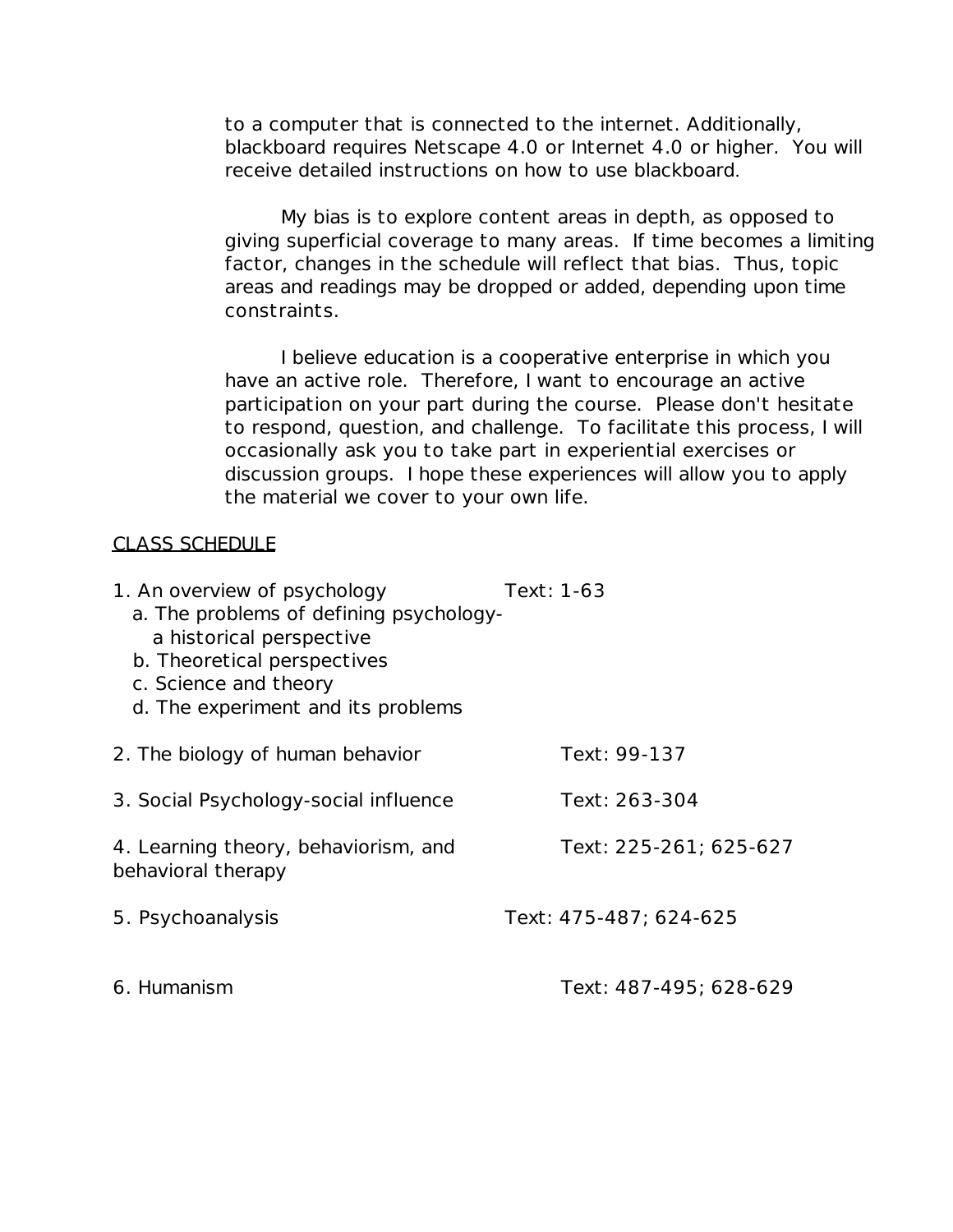| 7. Abnormal Behavior                                           | Text: 575-615 |
|----------------------------------------------------------------|---------------|
| 8. Developmental Psychology-the<br>development of intelligence | Text: 497-543 |
| 9. Sensation and perception                                    | Text: 179-223 |
| 10.Memory                                                      | Text: 347-389 |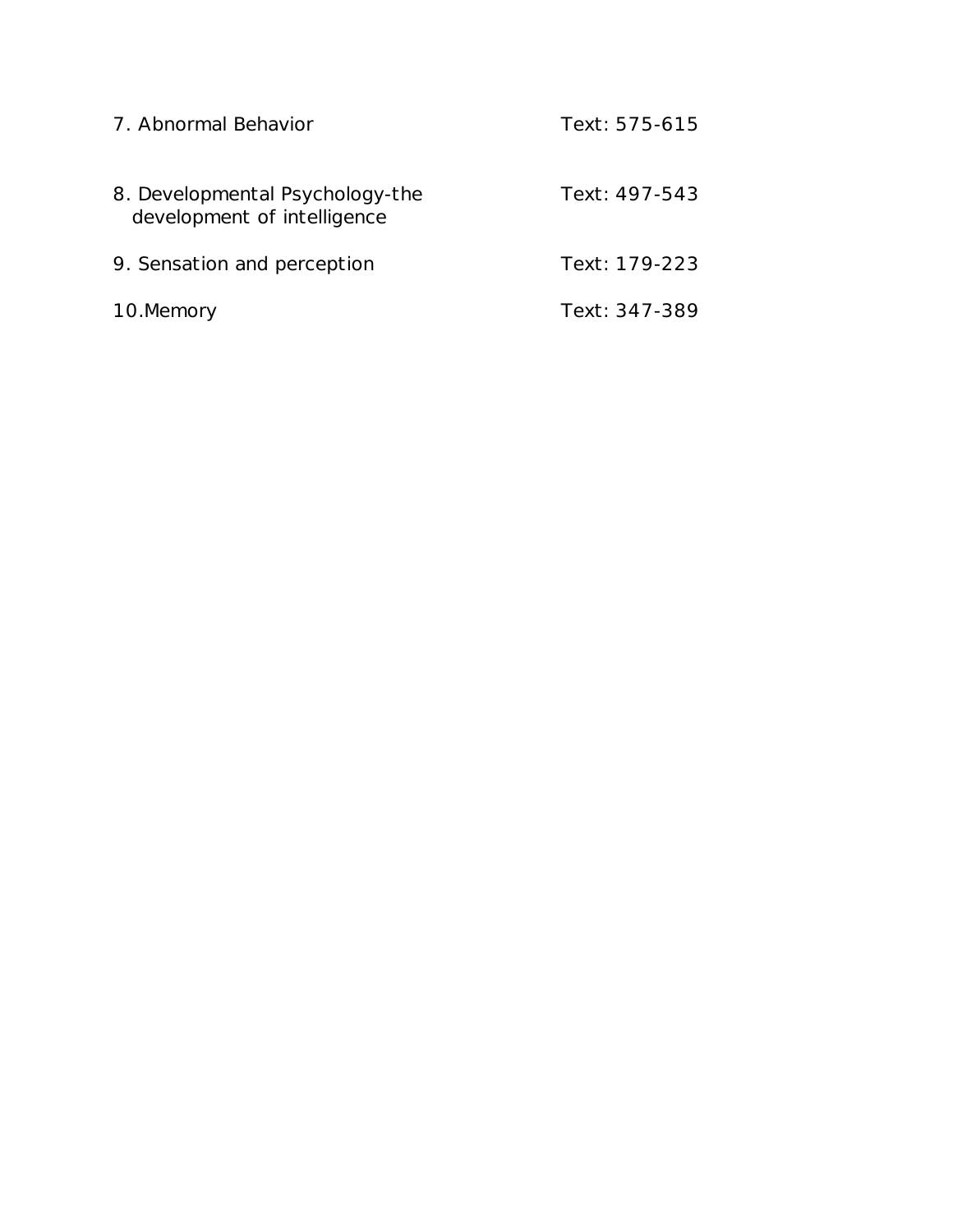Introduction to Psychology Gary Goldstein

## Learning Objectives

By semester's end, you should be able to:

- 1. describe the problems psychology must face as a young science.
- 2. identify the major theoretical and professional perspectives in psychology and their basic assumptions.
- 3. describe the characteristics of a good (reliable) theory.
- 4. describe what constitutes valid and reliable observation especially with regards to operationalizing variables, experimenter bias, demand characteristics, and unobtrusive measures.
- 5. describe the differences between correlational and experimental research especially with respect to issues of causality and prediction.
- 6. define what a positive, negative, and zero correlation is.
- 7. construct an experiment from a given hypothesis and identify the independent and dependent variables.
- 8. describe the process of neural transmission.
- 9. describe the structure of the human nervous system.
- 10. describe research on the split brain.
- 11. identify and describe the variables that produce conformity and obedience.
- 12. discuss the factors that promote bystander apathy and deindividuation and how an examination of moral development helps us understand individuals' responses to these factors.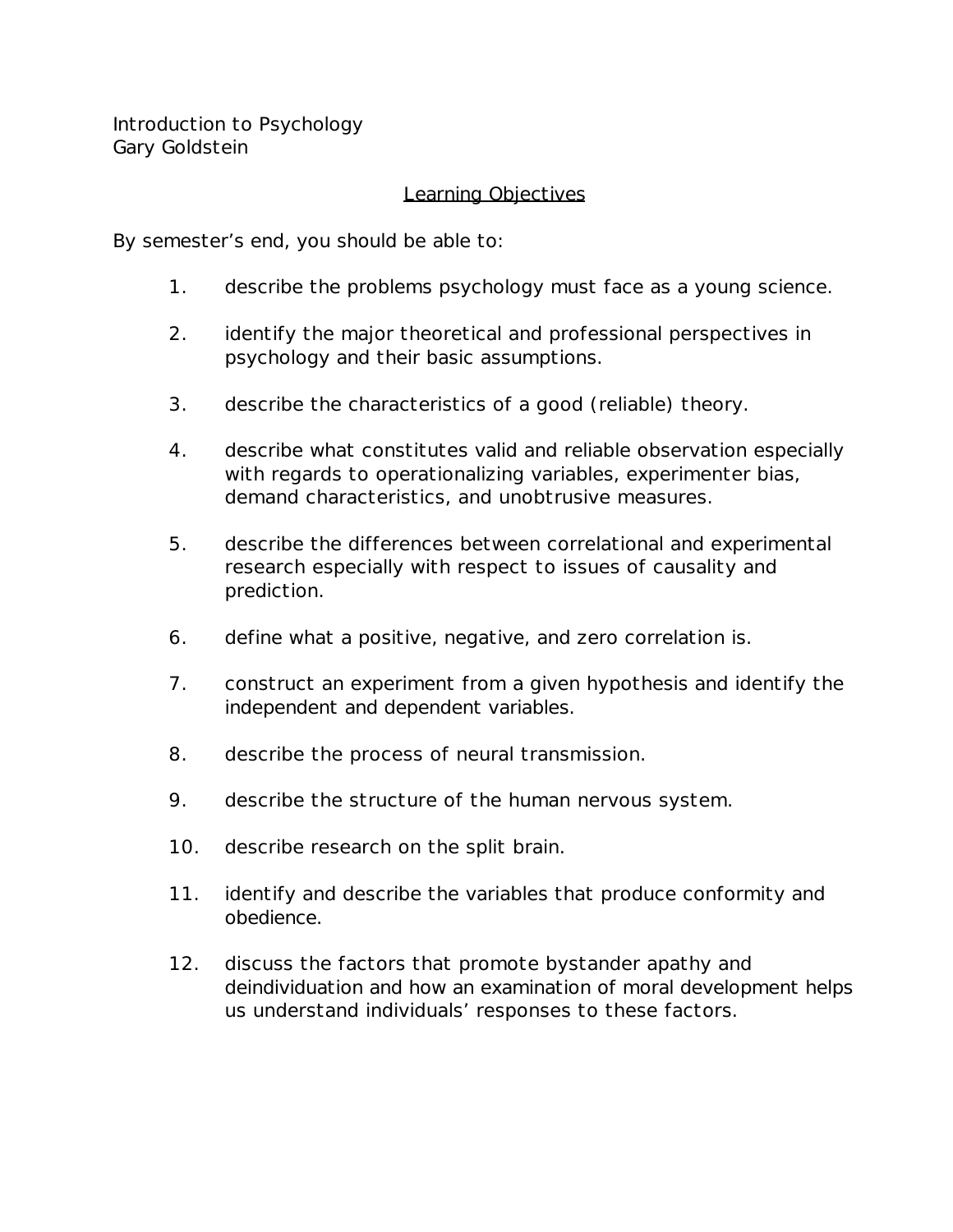- 13. define learning.
- 14. summarize the components of classical conditioning.
- 15. describe stimulus generalization, higher order conditioning, discrimination, and extinction in classical conditioning.
- 16. describe the application of the principles of classical conditioning to the therapeutic situation (systematic desensitization and aversive counter conditioning).
- 17. summarize the components of instrumental conditioning.
- 18. identify and describe positive and negative reinforcement, positive and negative punishment, the different schedules of reinforcement, discriminative stimuli, and shaping.
- 19. describe the application of the principles of instrumental conditioning to the therapeutic situation (behavior modification).
- 20. compare and contrast classical and instrumental conditioning.
- 21. describe what Skinner means by determinism.
- 22. summarize Freud's conception of the unconscious.
- 23. describe the structure of personality as Freud views it (id, ego, superego), his concept of defense, and his theory of development.
- 24. define Rogers' actualizing tendency.
- 25. describe the development of congruence and incongruence.
- 26. describe the therapeutic concepts of therapeutic neutrality, free association, interpretation, and transference.
- 27. summarize the difference between a non-directive and directive therapy and explain why Rogers' approach is non-directive.